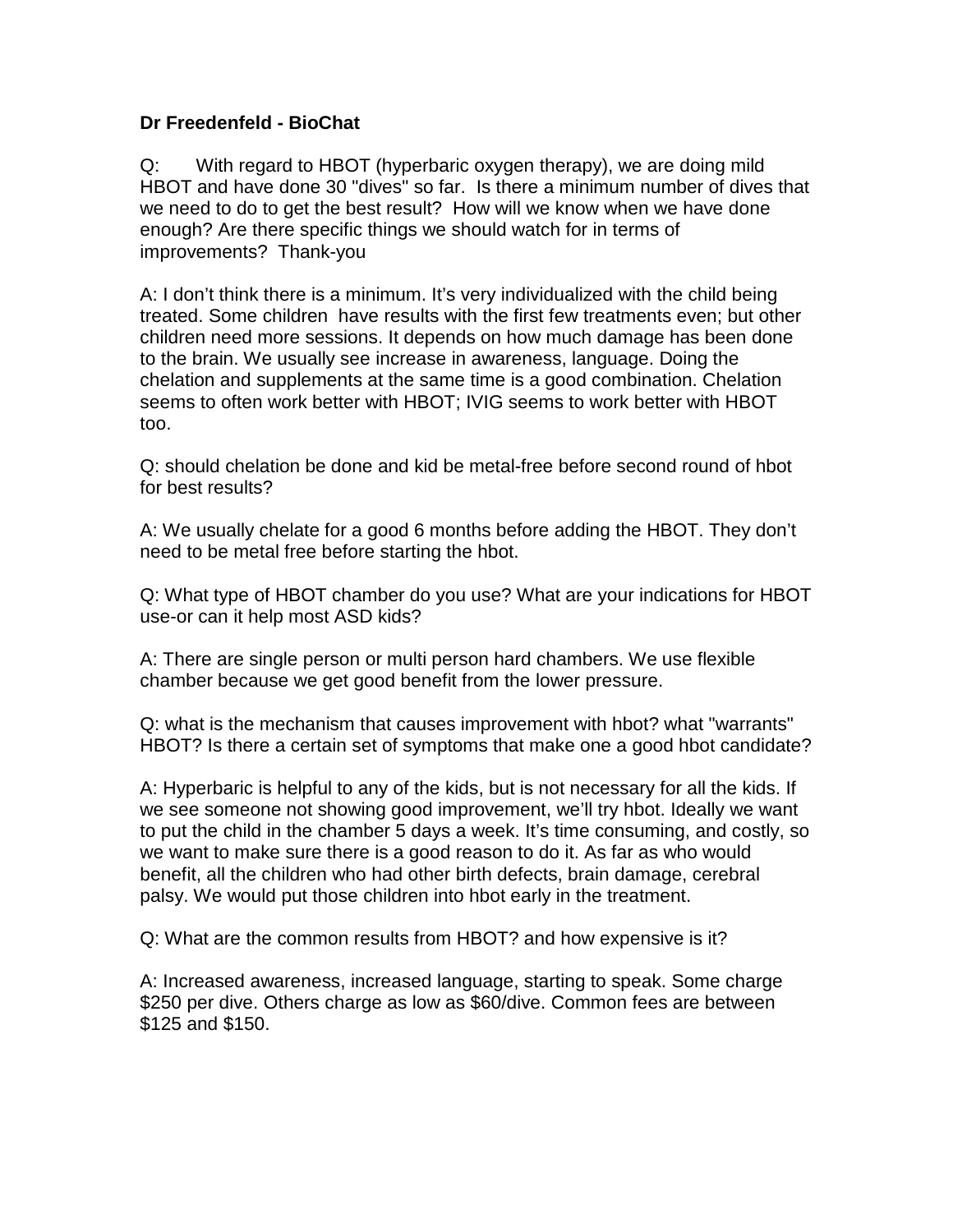Q: Maybe you mentioned this before I signed in, but how many dives does it usually take-on average-to show improvement? I understand every child is different so "results may vary".

A: We often find results even with the first dive. But realistically you want to commit to 10-15 dives, then assess what kind of benefits you're getting. The best benefits will be after 30/40 dives.

Q: Can HBOT help multiple chemical sensitivity?

A: Yes, it can (sorry, I missed the rest of this answer, I think Dr F said you might need to work on other treatments besides hbot too)

Q: How safe (fire hazard and over oxygenating or pressuring kid) and effective is home-based hbot? Also, if a chamber is set up at home, do we need to get oxygen tanks from suppliers on a regular basis? Would the protocol still be 5x a week and at 1.5 atm for an ongoing 40 dives with a week to a month gap in between the rounds? Basically, can hbot be an ongoing home treatment?

A: The chambers are extremely safe. We use oxygen from an oxygen concentrator, which takes oxygen from the air. Kids go 5x week at the office. You can use the same type of chamber at home, 7 days a week. The chamber is fully-adjustable from inside.

Q: my 4 yr old son is undergoing a td dmps chelation since june 05, and is dumping metals. he is chewing paper since last 2 days? is this yeast. he is on nystatin,candex,no fenol and antifungal herbs including garlic

A: When children have a regression in behaviors, look back in your notes to see what changed now; and what changed in the past to help it clear in the past.

Q: for those of us not familiar w/ hbot, where can we get good info on how to treat our children?

A: You can go to a website that sells them.

Oxyhealth.com

If you do hbot at the same time as chelation, many times there are better results from chelation. I generally start kids on chelation first, then put them on hbot. A few of our kids have gotten really hyper if we do hbot before starting chelation.

[Hilary adds: also see [www.hbotmanual.com,](http://www.hbotmanual.com/) and the yahoo group HboTherapyForAutism]

Q: Hi, My son was recently very ill, we stopped td-dmps. We've been starting very slowly and had built up to 12 drops, would you recommend starting back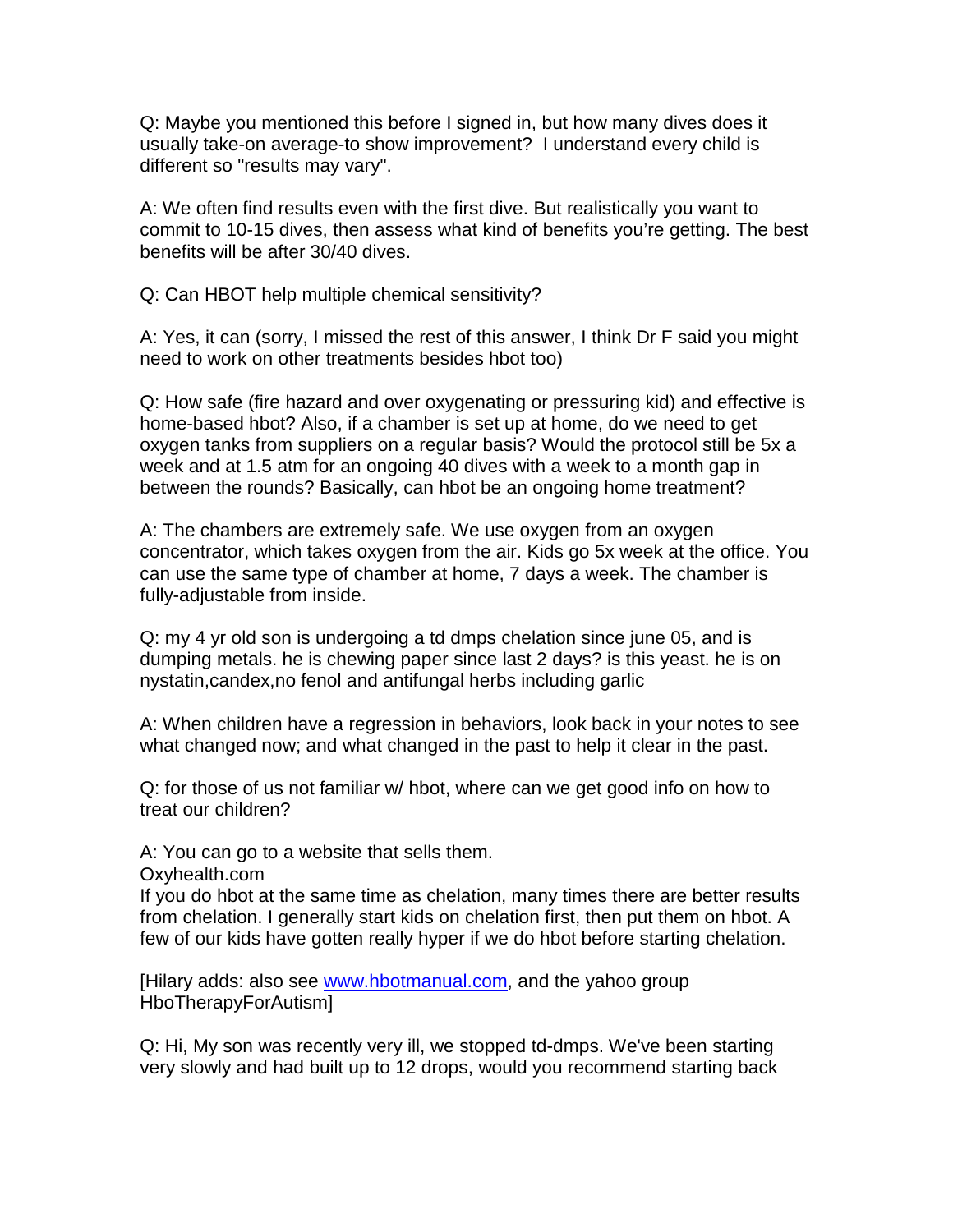down very low, or just picking up where we left off? It was definitely affecting him, he's been very stimmy, especially on the days he gets drops.

A: Generally we don't back down, but with any individual if you feel a full dose is too much, then certainly back down and go gradually.

Q: 1) can you explain a bit more how might hbot help asd kids (the science at a parent level)? , 2) can you talk about Modified Citrus Pectin benefit and dosage, etc, 3) When you say of Vit C that a "Preferred form may be a fully reduced L isomer." Is that the same as ascorbate, ie magnesium ascorbate and calcium ascorbate?

A: When using a hbot chamber, we're pressurizing oxygen. The oxygen combines with serum. It can get through much narrower spaces. If there are inflammatory diseases, the oxygen is blocked…but now with the smaller oxygen in serum, it gets through to spots it couldn't get to before. Citrus Pectin is the white part on the inside of an orange peel. A special modification, where the pectin is micronized to a specific size molecule, it can clear out arteries; it binds to heavy metals; can even help cancer. The product with the right concentration is Pectosol – 1 or 2 rounded tsp a day. Most vitamin C is made from corn, l-isomer from beans or potatos.The l-isomer is the best form. Yes, same as ascorbate

Q: Are you seeing good pulls of mercury from TD DMPS?

A: yes, we are seeing good results. With TD-DMPS the thought is we're losing our heavy metals through the skin with TD-DMPS.

Q: We recently discovered my daughter has a leaky gut-we saw no improvements with b12 shots before, but after we work on the gut,could we hope for better results if we repeat b12 again?

A: Everything will work better if the leaky gut is improved. A treatment you try early on that didn't work might work after the gut is healed.

Q: Does it matter if the groups of dives are separated? We presently have 10 sessions scheduled in October, but it will probably be next year before scheduling (and budget) will allow more.

A: You'll find the improvements are best if you keep them close together. It builds upon itself.

Q: My son has lots of bad facultatively anaerobic bacteria in his gut. We have tried 1000 things to get rid of it but haven't been able to. Since this bacteria thrives with and without oxygen what effect will hyperbaric treatment have on the bacteria? Will it get rid of it, make it worse, or likely have little effect?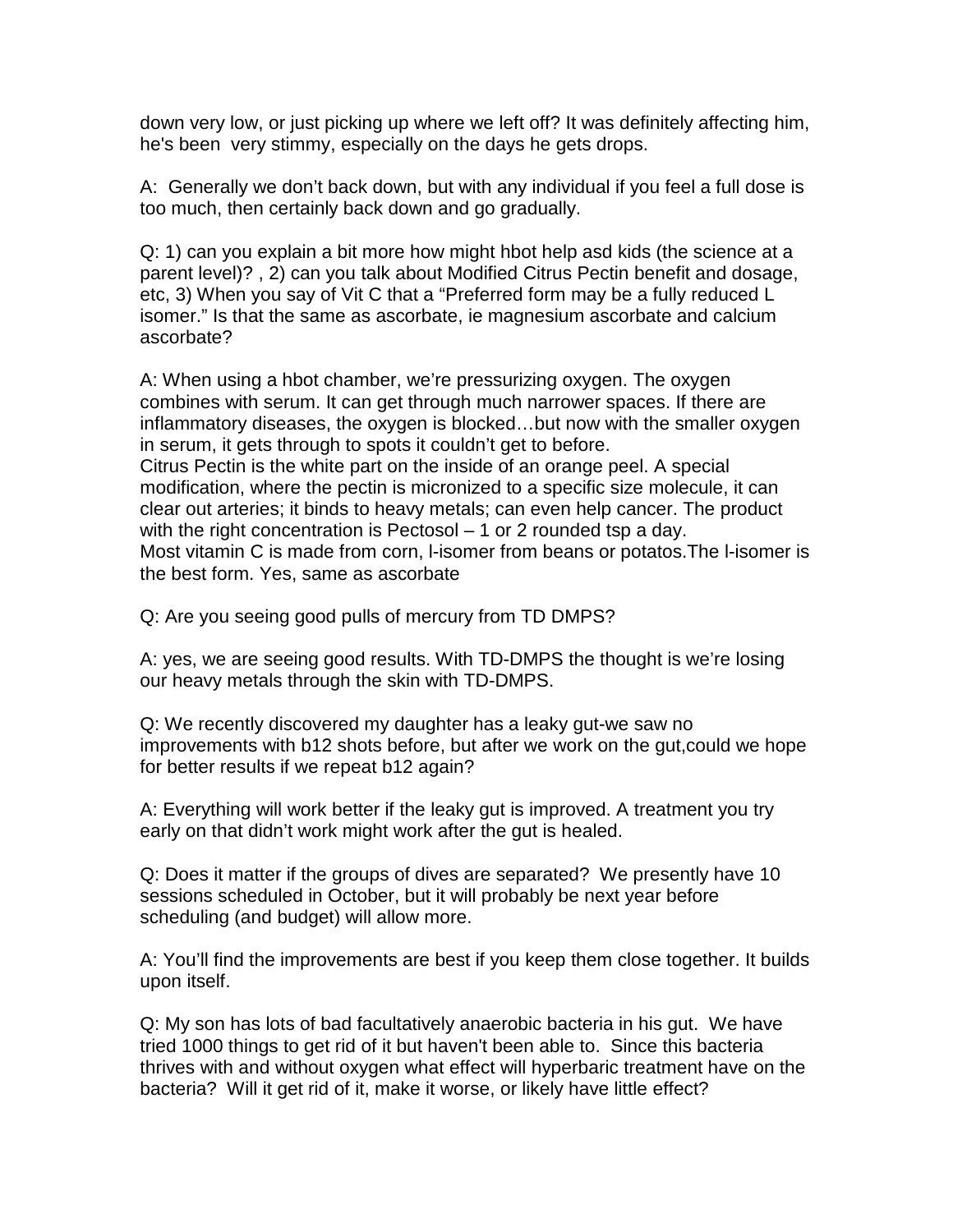A: Great question. I don't know for sure. I don't think it would have an effect, but if you do it, let me know.

Q: 1)What is your opinion on td-dmsa and are you seeing good results with that? 2)How does it compare with td-dmsa? 3) What is your opinion on ndf-plus and other natural chelators? 4) How can chelation side-effects like stimming be treated? 5) How long can we provide hbot for asd kids at home, is there a point when we should stop?

A: For many years I used DMSA before DMPS. It's very weak. Not sure if it would be better now as transdermal. I had one patient that loved NDF+. We tried it with a bunch of other patients, saw no benefits. I see stimming side effects with a lot of therapies we try. My suspicion is we're improving brain reception, the stimming is a way of diffusing high-stress input. Like we pace the floor or wring our hangs. There is no limit to how long you can use hyperbaric oxygen. One famous man (inventor of atomic bomb?) used hyperbaric every day after he had his stroke, helped him get up and go to work.

Q: My son is 11 and chews on just about anything - PICA issues. Any suggestions to get this to stop? He is on a variety of supplements/minerals that he tested low for but it hasn't helped much. We do give him zinc which I have heard is often linked to this behaviour. He doesn't have any yeast or bacteria issues that we know of. Nothing has turned up in any of his test results. It did get worse after we started MB12 shots which is a positive/negative we think. Thanks

A: We've tried gaba, trytophan as relaxants, nothing is consistently beneficial for the chewing issues.

Q: along with TD DMPS which other chelating agents or methods you recommend ex: NDF plus , EDTA . do you do LDN , any results

A: We rectal suppositories for younger kids. Other chelators can be helpful – you can try DMSA or EDTA. Low dose naltrexone is very interesting. We're seeing good results, mostly in socialization.

Q: What is your opinion of Dr. Yasko's RNA therapy?

A: I think it's very interesting, but I haven't had personal experience with it.

Q: As far as practices for safe pregnancy go, what tests would you recommend for mom prior to trying to conceive? I have been chelating for 8+ months. Lead was originally elevated- now appears to be chelated out. Anything else important to check testwise?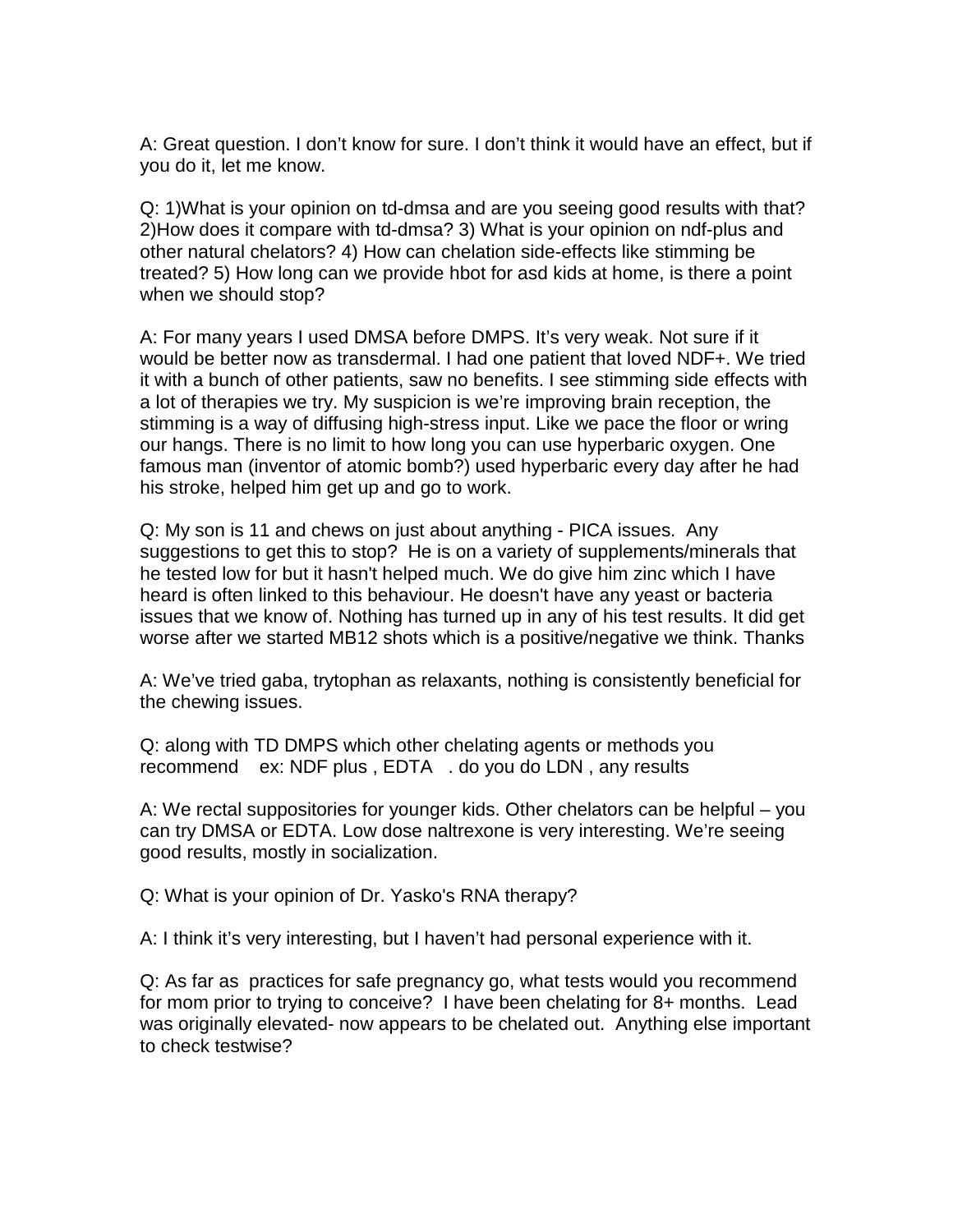A: It depends on your history – if you were exposed to pesticides; if you have a family history that puts you at a higher risk; etc. The pesticides and such won't chelate out – the best way to detox in that case is infrared sauna. You want to eat healthy, have a healthy environment. We have resources that can help with environmentally safe lawn products, cosmetics, house cleaning, etc.

Q: OK i cant remember where i had read the fact that oxygen therapy is also an excellent treatment for Cancer because cancer can not live in pure oxygen... And that someone won a noble prize for that discovery.. Is this true? 2) DO you find home hbot treatments to be as positive as going to a clinic to have it done

A: HBOT and ozone therapy have helped in treating cancer.

Q: Hello Dr. Freedenfeld -- my son is 3 and we are using glyconutrients; we have seen a positive increase in speech and articulation, but a very negative increase in screaming, short tempers, etc. what's the science behind glyconutrients?

A: The science goes back about 15 years. Aloe plants have polymannose. Ambrotose has polymannose and a bunch of other sugars too. The cell membrane needs to be healthy to have cells communicate well. Glyconutrients help the cell membrane to be healthy.

Q: 1) Is DMPS-IV a safe provocative agent for challenge test on a kid? 2) what are the precautions a pregnant mother should take for herself and newborn if her first child has already been diagnosed with autism

A: 1) The IV DMPS is very safe. We've used it for 15 years. 2) You need to test for toxic burden. The placenta is a good chelator – unfortunately baby gets a higher dose of toxins then mom. So we want to get the toxins out of mom before the baby is exposed.

Q: are there any considerations in terms of preparing kids for hbot? for example, do vits/minerals need to be up to certain levels, or does gut have to be at a certain level of healing, to get max benefit?

A: The vitamins/minerals and gut issues should be addressed early on in treatment. Start with gut healing. Try all other treatments/therapies after that.

Q: Are there specific supplements you recommend or prefer when chelating? Brand names, brainchild, etc. Also, my son always has a bad reaction to vit. A in any form and at any dose. Do you have any idea what could cause this? The best answer I've heard was maybe it was so powerful an antioxidant that it was stirring up the bad stuff. Thanks.

A: Adults have often much higher levels of mercury/heavy metals and need a more comprehensive approach. Children have smaller amounts of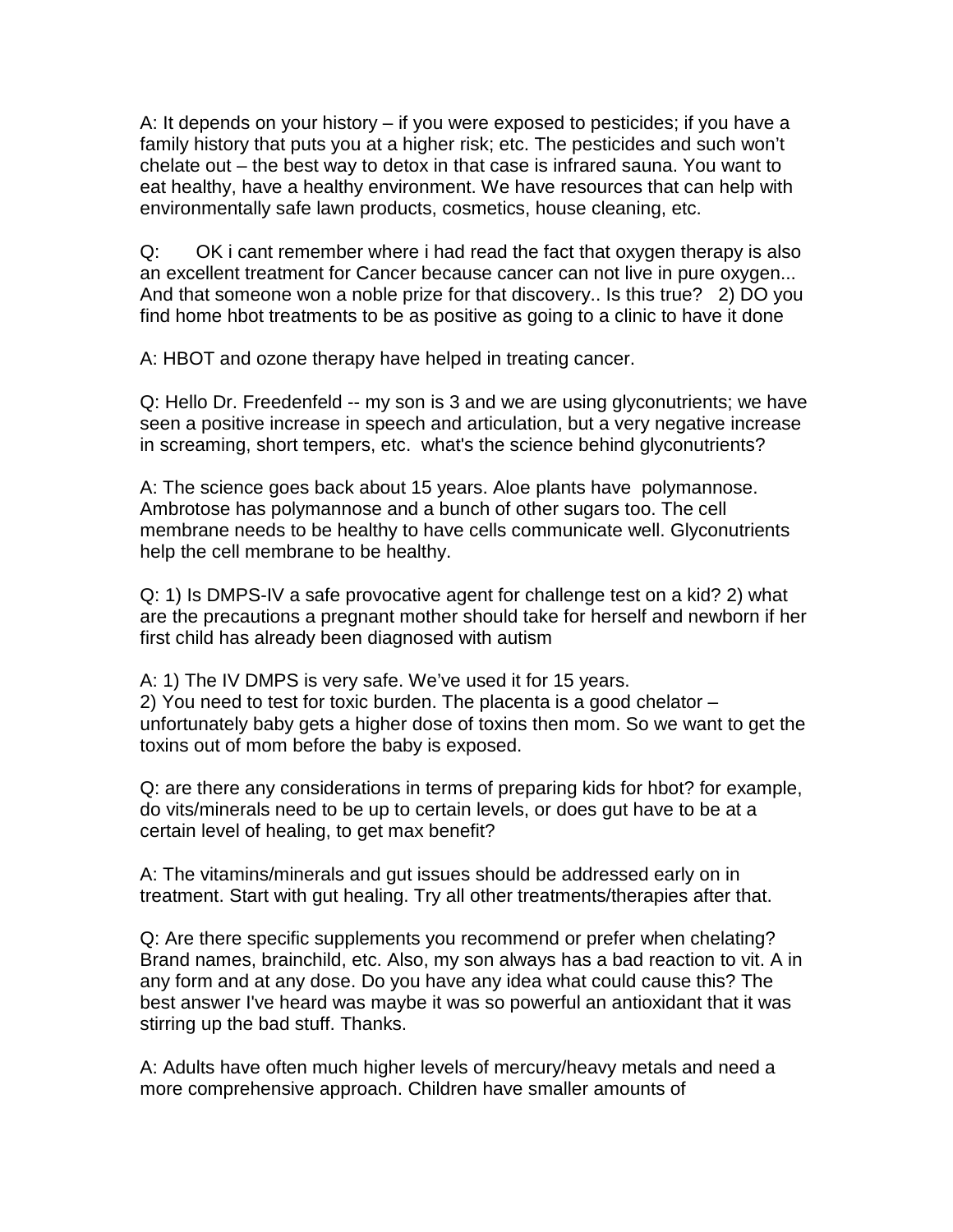mercury/heavy metals, but while their brain is developing. The basic nutrients we give in the DAN! approach are fundamental. We try to bind heavy metals in the gut. Heavy metals go out through the liver, and are excreted. I use things like betacol (sp?) that binds to mercury; an algae, sodium algenate; or chlorella. There has been some concern that chlorella could be a source of mercury itself, however. Anyway, you want to use binders; and have a good antioxidant (vit C, vit E, coenzyme Q10). Vitamin C reduces the charge of mercury. Alpha-lipoic acid will help to release mercury from inside the cells – but can also cause yeast.

Q: 1) Given that "Cilantro may help promote clearance of mercury from the brain" do you recommend it for any asd kids? What is your thinking about the mercury that might be naturally in the cilantro? 2) Given that L-Tryptophan "increases serotonin levels and makes the receptors more active", what conditions encourage you to recommend it for a child? 3) How long a trial is suggested for glyconutients? 4) Have you heard of any contraindication for the use of hbot, for example I've read that emphasema is a no for hbot. Specifically child has hypoplasia of the cerebellular vermis and hence my question. PS Thank you for being here for us!

A: I use cilantro more in adults. It tastes nasty, kids don't like it. I believe it does help to clear mercury from the brain. I don't think you risk introducing mercury with cilantro.

I like trytophan, we use it a lot. Some kids get hyper with it through.

For glyconutrients, try for 3-4 months, if you don't see results, give it up. The company will tell you to try for 9 months, and double the dosage if you don't see results – that gets very expensive.

Contradictions for HBOT – a blocked ear is the most common. The parent or child can't clear. If you can't pop your ears, it's painful, and there even could even be bleeding.

Don't know about the hypoplasia question – I'll look into it.

Q: (I missed the starting part of this chat so hopefully not repeating previous Q): How can we start the hbot therapy? do we have to purchase a chamber ourself,or need to go to a facility or clinic center? who sells this chamber you know by any chance?

A: The best thing would be to try the chamber before buying one. Go to a facility, test it out.

Q: Do you suggest using modified citrus pectin alongside chelation? Also, is light bleeding for unknown reasons in early pregnancy (not implantation bleeding) somehow linked to ASD? If so, how?

A: MCP is a wonderful chelator in and of itself, and can be added to any other chelation process.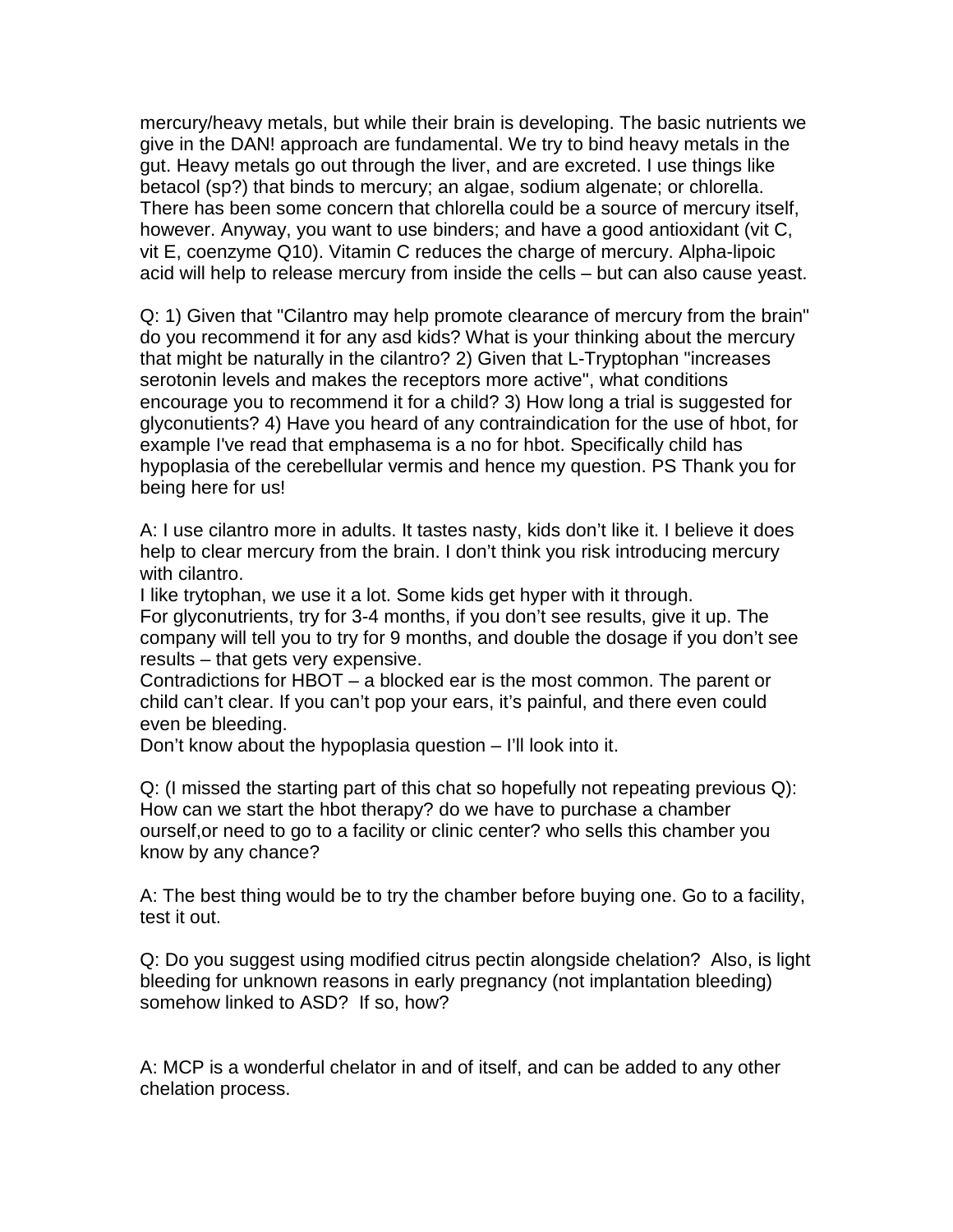I'm not aware of light bleeding being related to ASD. Usually light bleeding is transient.

Q: If there's been high exposure to pesticides due to planes spraying on a farm very close is the sauna the best option? Is there anything else you suggest? Is there anyway to test for pesticides in your system? Do you get rid of mercury first, pesticides, or do you get rid of both at the same time?

A: One lab in Texas, Accuchem Labs, does all the testing for the Federal Govt, they are the best place to test.

It would be ideal to sit in a sauna first, then do a blood test.

Q: Sorry if this has been asked. I have had problems with the sound and had to log out. What is your opinion on genetic testing and how important is it in the treatment of our kids? Thank you so much for being here tonight.

A: I don't do genetic testing anymore. It wasn't useful to me.

Q: I have a couple of questions: 1. My daughter does not digest fats well at all even with enzymes, would this mean her liver is not functioning properly? how does this effect chelation and what do you recommend? 2. Can you discuss ozone? what is it, how does it work, what results are seen?

A: Are you seeing fat globules in stools? The normal enzymes we give aren't high in lipase, you might want to try an enzyme with lipase. Or try lecithin which produce bile salts to break down the fats.

Ozone is a gas, produced by lightening. Oxygen – O2. Ozone – O3. O3 is very unstable. Gives up that third oxygen molecule very easily. Ozonated proteins that occur simulate cytokines, turn on healing processes. Can use ozone for cardiovascular disease, arthritis, damaged arteries, to kill viruses, treat bacteria, kill lyme disease, etc.

Q: We just purchased a mild HBOT Vitaeris model for the home, after doing 10 successful sessions in a clinic. Are there any children that I shouldn't allow in the chamber, contraindications? Asthma??? Thanks!!

A: You want to make sure they have good ear function. Make sure they can pop their ears. Otherwise you shouldn't have a problem. Asthma shouldn't be a problem. The pressure will squeeze things, so shouldn't cause a problem.

Q: (1)4yr old chelating td dmps! do you recommend cysteine or 5htp..... (2) can MB12 shots feed yeast, i see a yeast flared up, irregular bowel moment, loose stools, when we give MB12 shot and chelation drops on the same day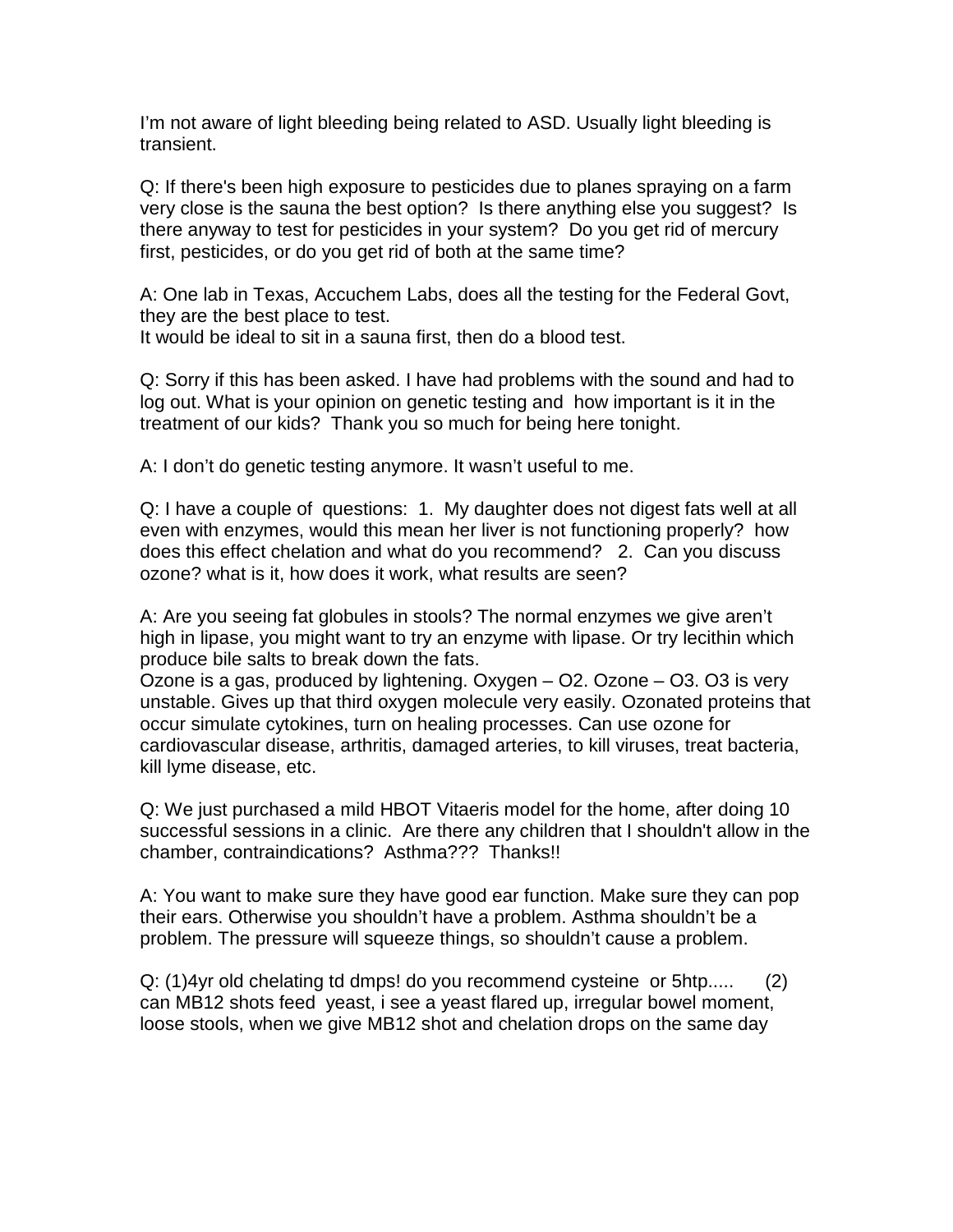A: 5htp – this is the precursor to tryptophan. I don't like 5htp – it doesn't cross the blood brain barrier well, so doesn't make serotonin. Sometimes more hyper then calm.

Cysteine – have to be careful of gut bugs. Cysteine is the best precursor to glutathione.

MB12 cannot feed yeast, not that I know of.

Yes you can get MB12 and chelation drops on the same day.

Q: If a child who has multiple disabilities including enlarged ventricles of the Brain, Encephalopathy, Oxyencephalopathy, seizure disorder (only with fever) HE is on phenobabetol. Vsd repair of the heart, Hypotonia and he is also under the autism spectrum would you recomend hbot treatment. Or what treatment do you recomend? And how much does a home hbot machine cost roughly the top of the line

A: Brain damaged children are very-well treated with hyperbaric oxygen. Be careful if on anti-epilectic medicine - you can actually develop more seizures. I think hbot is a great treatment for brain damaged children or those with seizures. The cost – smallest is about 8000. That comes with the compressors to pressurize, but the oxygen is a separate investment. Another 1000 for the oxygen compressor.

Q: I am 30 weeks pregnant and have a history with preterm labor - 6 wks preemie with my nt son, and preterm labor at 29 wks with my asd son. I took terbutaline for 3 months with my asd son to keep him in until 2 wks before his due date. I am now having some incidents with preterm labor with this baby. I am dilated to 1-2 cm, but labor seems to have stopped. I am very hesitant to use drugs to stop the labor. Do you know of any link between Terbutaline and asd? Is there a safer way to stop labor if it becomes necessary?

A: I'm not aware of a relationship (terbutaline and ASD). The other way to stop preterm-labor is with magnesium and alcohol.

Q: 1) how long should we do fir sauna before testing with Accuchem labs? 2) any other suggestions for brain inflammation? PS: thank you from my heart for helping us and our kids

A: Sit in the sauna for 20-30 minutes, then within a couple hours do the blood test.

Inflammation – any of the anti-oxidants, coenzyme Q10, melatonin, alpha lipoic acid, actose,

Q: I was considering getting a home HBOT chamber. My almost 4-yr old has been chelating for 6 mos (TD-DMPS & NDF) and is doing very well. Excreting lots of mercury and lead, pretty much recovered, and healthy gut, according to latest testing. Based on what you said before about HBOT being really for kids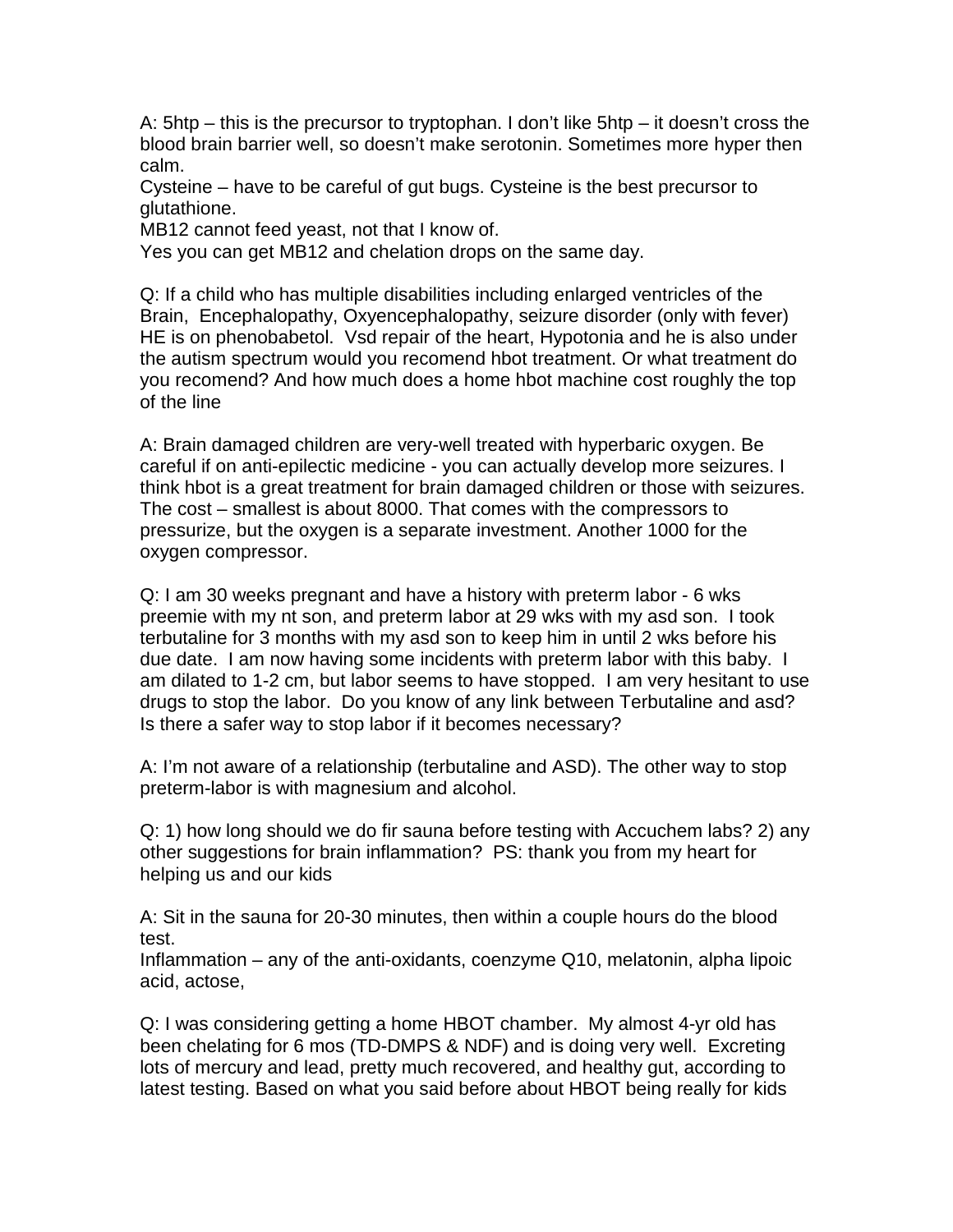who are slow- or non-responders, would you recommend HBOT for this type of a child? Would HBOT just speed up the brain recovery process, or do something qualitatively different that time and therapy alone won't take care of? Also, my son has auditory neuropathy (congenital hearing loss) in his right ear. Would this be a contra-indication against use of HBOT? Thank you so much!!!!

A: The auditory neuropathy should not be a contraindication. If he's nearly recovered, and doing well, neuro-typical, then hbot is a big expense. If you can afford it, and get that last percentage gain, great.

Q: Can you get rid of the mercury first and then work on getting rid of pesticides? If a mother has amalgam fillings on almost every tooth while being pregnant could this make tourette syndrome a larger risk? Is there any connection between mercury fillings and a baby not being active at all while being pregnant?

A: Yes, you can get rid of metals first, then pesticides, or work them both at the same time.

If you have fillings while pregnant, tourette's may well be related to mercury poisoning.

I'm not aware of the relationship (mercury fillings and not active)

Q: What has you experience been with GABA? I know it will not cross the blood/ brain barrier. Also, do any companies lease or rent HBOT chambers for home use?

A: I've had mixed results. I'm not terribly impressed with it for children. In older people we use high doses, and see good stuff. Theanine will stimulate the gaba receptors, and can be used as an alternative.

I'm not aware of any company that rents or leases hbot chambers.

Q: Do you feel that Alpha Lipoic Acid crosses the blood brain barrier? I'm asking, as the greatest pull of metals we saw was with oral DMSA and ALA. Now I'd like to use oral DMPS with ALA. Thanks again!!

A: ALA definitely crosses the blood brain barrier.

Q: 1. If the few amalgams that are present have been removed and would getting pregnant a 9months to an year from then still have mercury effects on fetus? 2. Could you tell more about the cooling device used with hbot, is it attached to the unit, where is it placed and what is it used to cool?

A: The cooling device is placed on the tubing, the tubing runs through the cooling device. If the ambient air outside the chamber is already cool, you don't need the cooling device.

The amalgams are a source of tomorrow's mercury. The more amalgams, the more body burden.